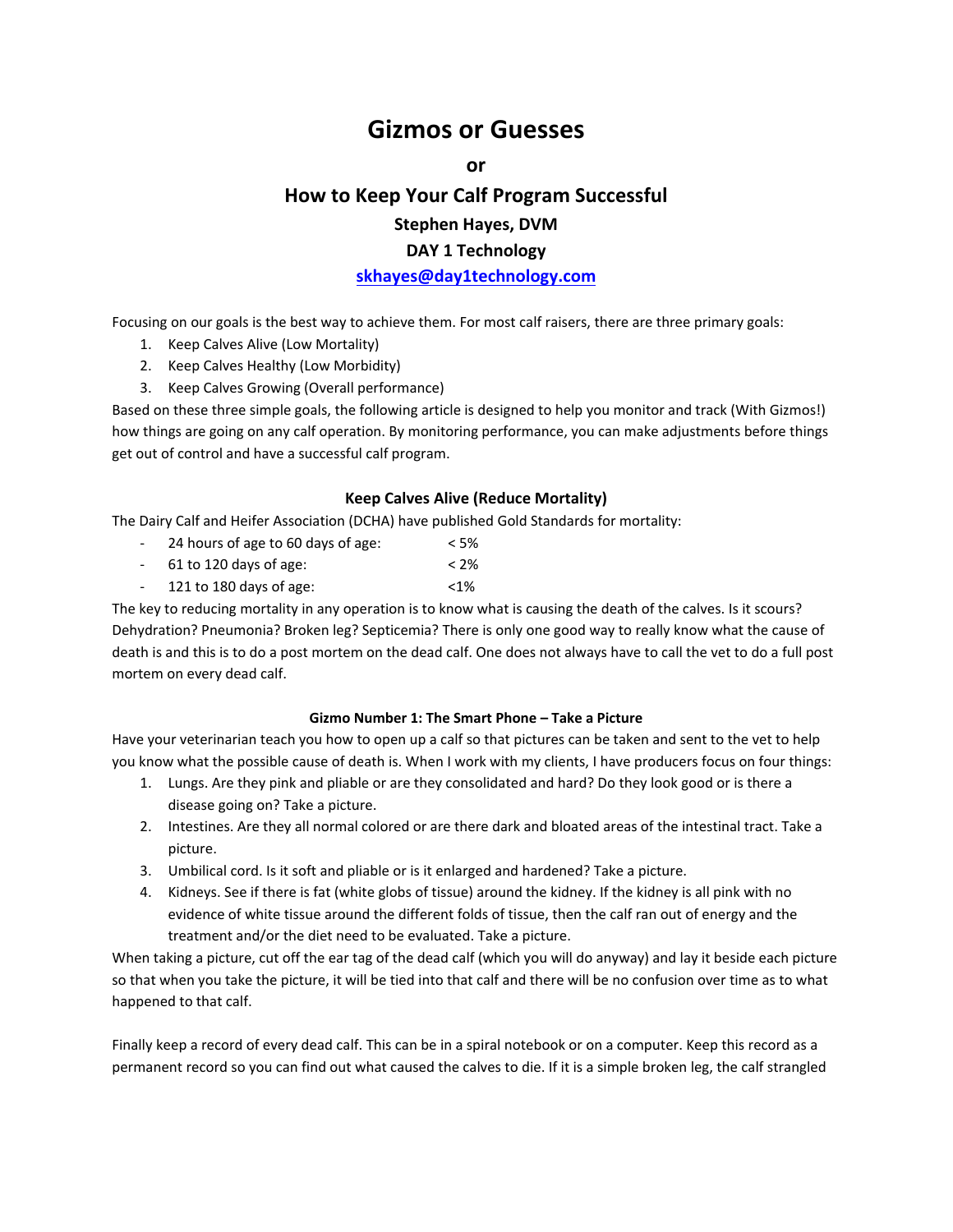itself or some other obvious cause of death, just simply record it but any disease should be documented as noted above.

# **Keep Calves Healthy (Reduce Morbidity):**

Passive Transfer of Immunity: The first thing to look at when trying to reduce morbidity is colostrum quality. Colostrum quality can be checked two ways.

# **Gizmo Number 2: Colostrometer:**

This instrument has been around for many years and it is used on colostrum to see what the level of antibodies is in the colostrum. Proper use of the colostrometer will be described.

Concerns with the Colostrometer:

- ‐ Readings will change based on temperature.
	- $\circ$  The scale is based on room temperature ( $\sim$  70°F).
	- o If the colostrum is straight out of the refrigerator (~35°F), it will read better than it really is.
	- $\circ$  If the colostrum is straight out of the cow (~100°F), it will read poorer than it really is.
- ‐ Colostrum will need to be properly mixed and blended in order to read accurately. If colostrum sits in the collection bucket and the fat is allowed to separate, then it must be remixed as the different layers of separation will have different specific gravities and as a result, you will get an inaccurate reading if not using mixed colostrum.

Guidelines for the Colostrometer: At least a reading of 50 grams / Liter (green) on properly mixed colostrum at either room temperature or warmer temperatures is considered to be acceptable colostrum for first feeding.

# **Gizmo Number 3: BRIX Refractometer**

A BRIX Refractometer can also be used on colostrum to determine colostrum quality. The Brix has several advantages. These are:

- It is much less temperature sensitive than the Colostrometer is.
- It is more accurate in determining if the colostrum is of good quality.

There are optical and digital versions of the BRIX refractometer and both can work well provided the sample of colostrum put into the devise is properly mixed and representative of the entire colostrum being evaluated.

Guidelines for colostrum when using a BRIX refractometer:

- ‐ BRIX reading of 22 = 50 grams / Liter.
- ‐ Goal is to save any colostrum that equals or preferably exceeds 22 on the BRIX.
- ‐ The higher the number, the better.
- ‐ When using the Brix, be sure to zero the instrument before use to make sure the reading is accurate.

After colostrum quality is known, then we need to know if the calf is absorbing the antibodies and achieving passive transfer. This leads us to:

# **Gizmo Number 4: Clinical Refractometer:**

The easiest way to monitor passive transfer in the calf is to collect a blood sample between 24 and 48 hours of age. Then test this with a refractometer designed to measure serum proteins in the blood. This is done with a red top tube from the jugular vein of the calf. The sample is allowed to clot and then the clear fluid is used to test for serum protein. Just like refractometers for colostrum, there is an optical and a digital version of refractometers to measure serum proteins.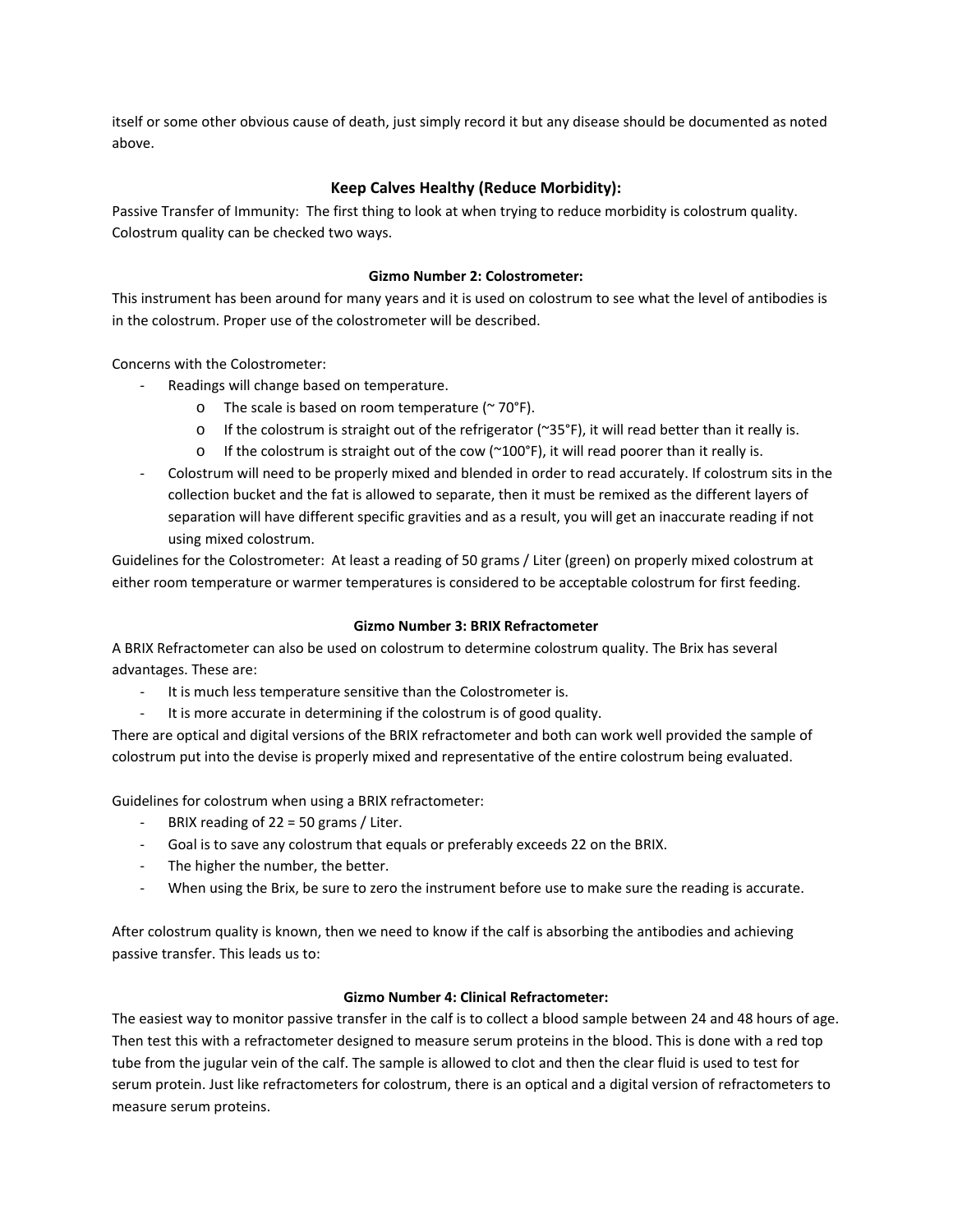Guidelines for passive transfer evaluation of 24‐28 hour blood samples:

< 5.0 g/dl indicates poor passive transfer

=5.0 and <5.5 indicates marginal passive transfer occurring

=5.5 and > 5.5 indicates calves with successful passive transfer.

It seems there are multiple approaches to handling the above cutpoints. In general, any reading with a 4 is poor, a low 5 is marginal and a high 5 to a 6 is considered good.

#### Refractometers can be confusing. Which one do I buy?

BRIX Refractometer. If it is optical, it should have a scale from 0‐32 and it will be dedicated to just a BRIX reading.

Clinical Refractometer. If this is optical, it should be used for reading serum proteins.

If you purchase a Digital Refractometer, it is possible for some companies to have multiple scales on the same refractometer so if you purchase a digital refractometer, it could have both a BRIX and a Clinical refractometer reading option and then you have Gizmos 3 and 4 all in one machine.

After passive transfer is determined, then the focus for reducing treatments is to collect samples for monitoring overall cleanliness of the operation. This leads us to:

#### **Gizmo Number 5: Sterile Sample Bottle**

There are two key areas to collect samples.

‐ Colostrum feeding is important but it must be clean. Take a sample of the colostrum going into the calf's mouth. We want the sample taken from the end of the tube feeder or the nipple just before it goes into the calf's mouth. Take this sample and put it on ice and send to a lab for a Standard Plate Count (SPC) or a Total Plate Count (TPC).

The goal for this colostrum sample is: <100,000 cfu/ ml

The liquid milk being fed also needs to be tested for plate counts. Take this sample from the end of the nipple bottle or from the bucket the calf will be drinking out of. This milk should not contain either antibiotics or added direct fed microbials (good bacteria). The goal for the milk feeding sample is: <20,000 cfu/ ml

#### **Keep Calves Growing (Overall Performance)**

The key overall statistic that most people are keeping track of when it comes to overall performance of calves is their weight gain. DCHA has also published standards for growth rates to monitor:

- Birth to 60 days of age= double birth weight
	- $\circ$  Example: 90 # calf at birth should = 180 # at 60 days or age or 1.5 #/ calf/ day
- $61$  to 120 days of age = 2.2 lbs average daily gain
	- o Example: 180 # calf at 60 days of age should weigh 312 pounds at 120 days.
- 121 to 180 days of age= 2.0 lbs average daily gain
	- o Example: 312 # calf at 120 days of age should weigh 432 pounds at 180 days.

#### **Gizmo Number 6: Scale for tracking weights**

The easiest way to do this is to track your weights when you would move your calves anyway. The easiest one to track is going to be when calves are moved from the liquid milk phase housing to the "grower" pens. This is commonly in the 55 to 70 days of age range. All you need is the calf's age and their weight.